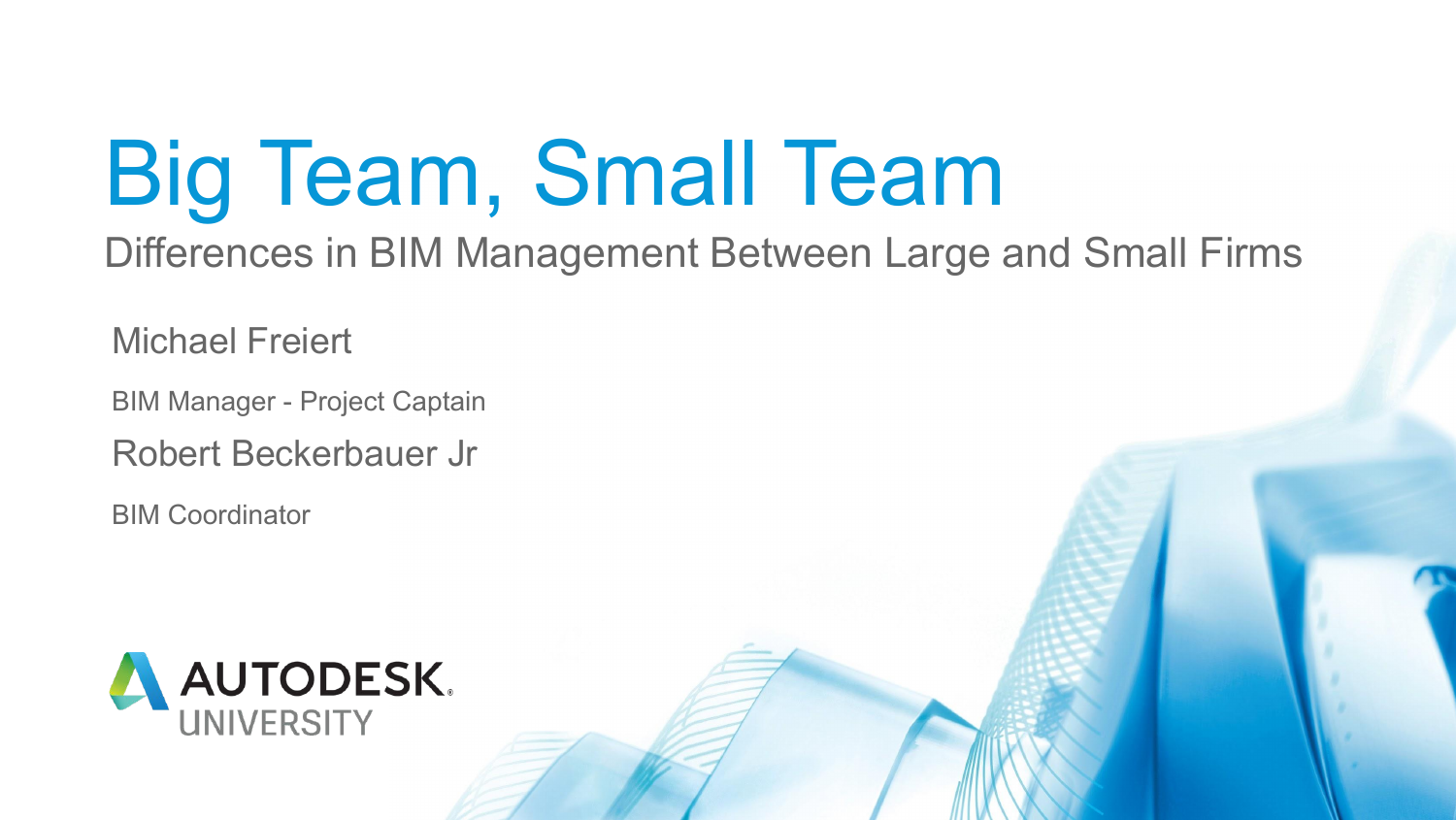

### Michael Freiert

Pope Architecture ~80 person firm Previously at ~17 person firm for ~5 years

#### BIM Manager / Project Captain

BIM & CAD management and design roles for 15 years, at firms from 2-450, likes to talk and listen.

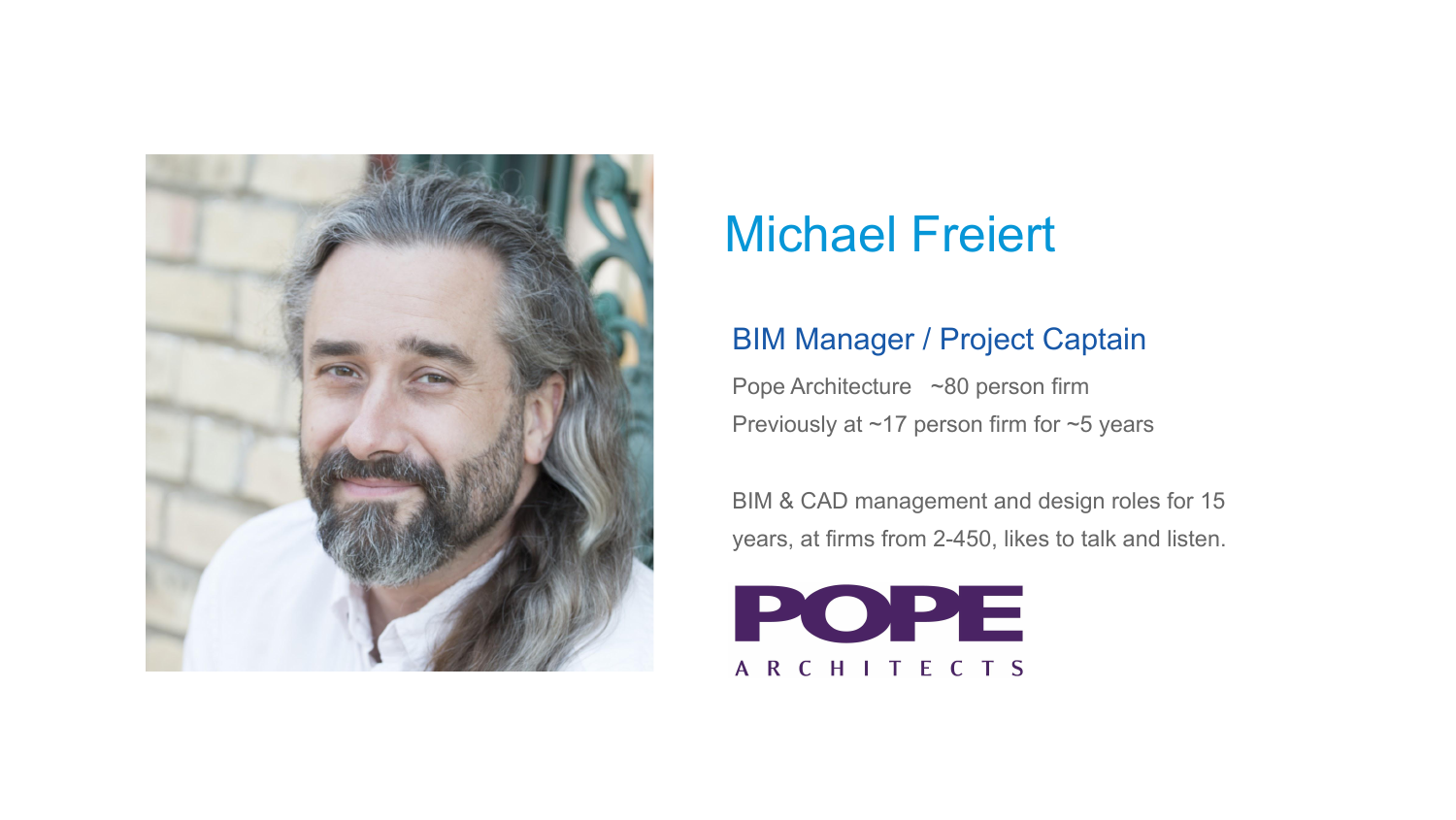

### Robert Beckerbauer Jr

#### BIM Coordinator

RDG Planning & Design - 40+ Revit users

BIM & CAD management and design roles for 15 years, also likes to talk and listen.

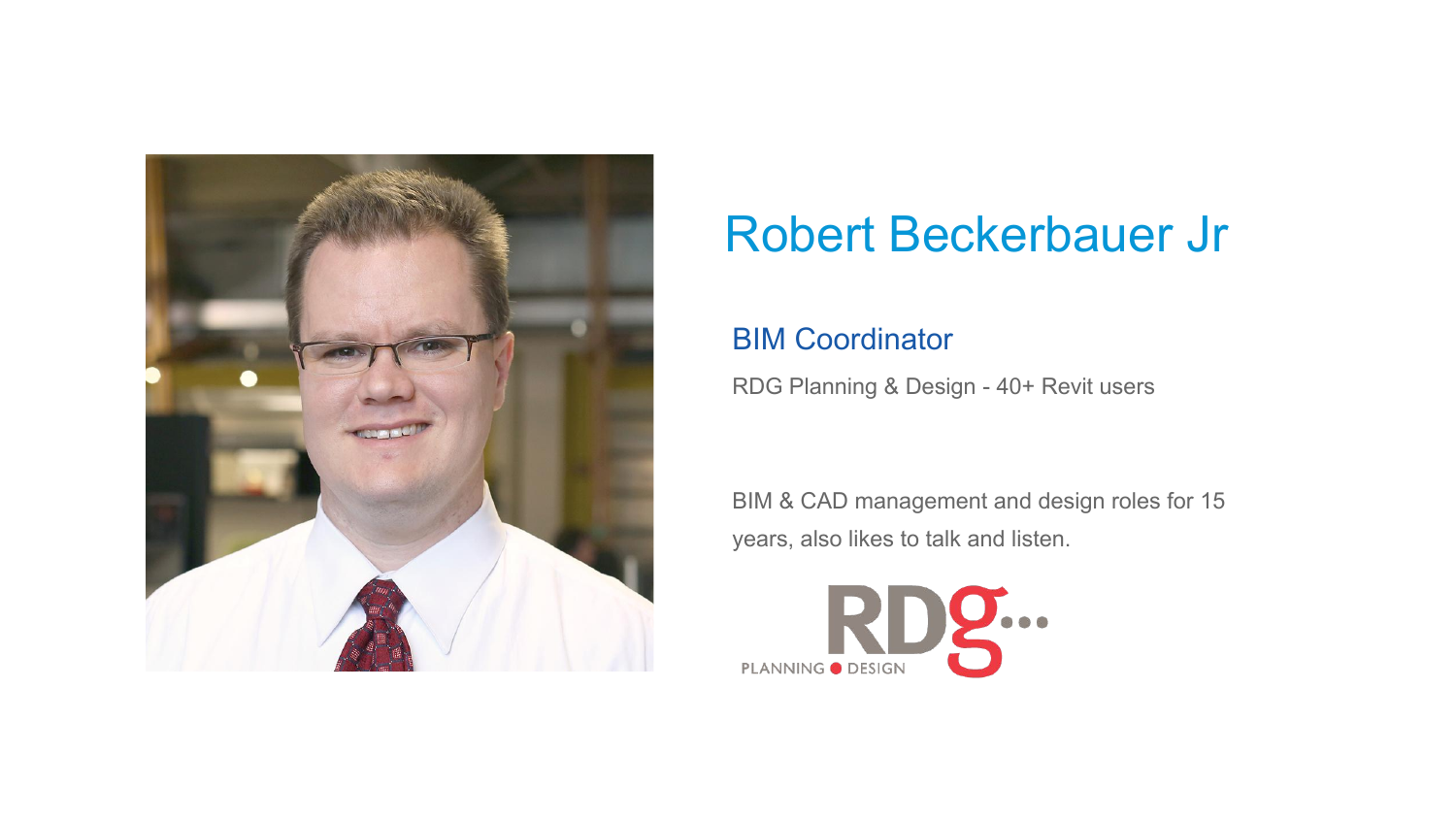#### What



- •Workflow management across variously sized teams.
- •Impacts and practicality of custom tool development on smaller offices.
- •Benefits and constraints of not having a full time non-billable design support staff member.
- •Third party software or hardware costs as an ROI.
- Standardization across the practice
	- o No longer guidelines but rules
- •Other places the conversation leads us.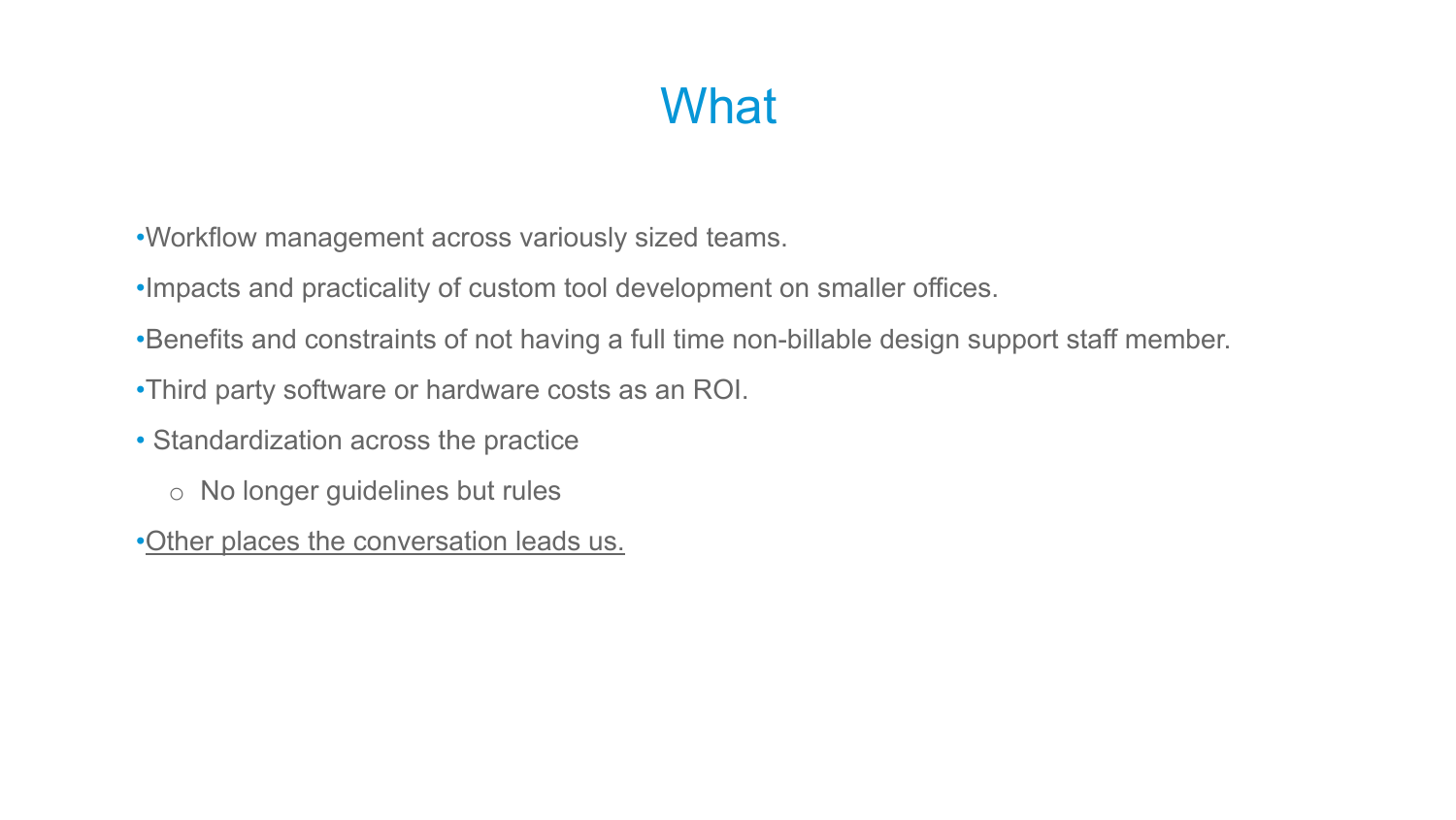

#### Half of architectural firms are under 50 staff.

## This corresponds to about the point where a full time BIM support staff person is justified.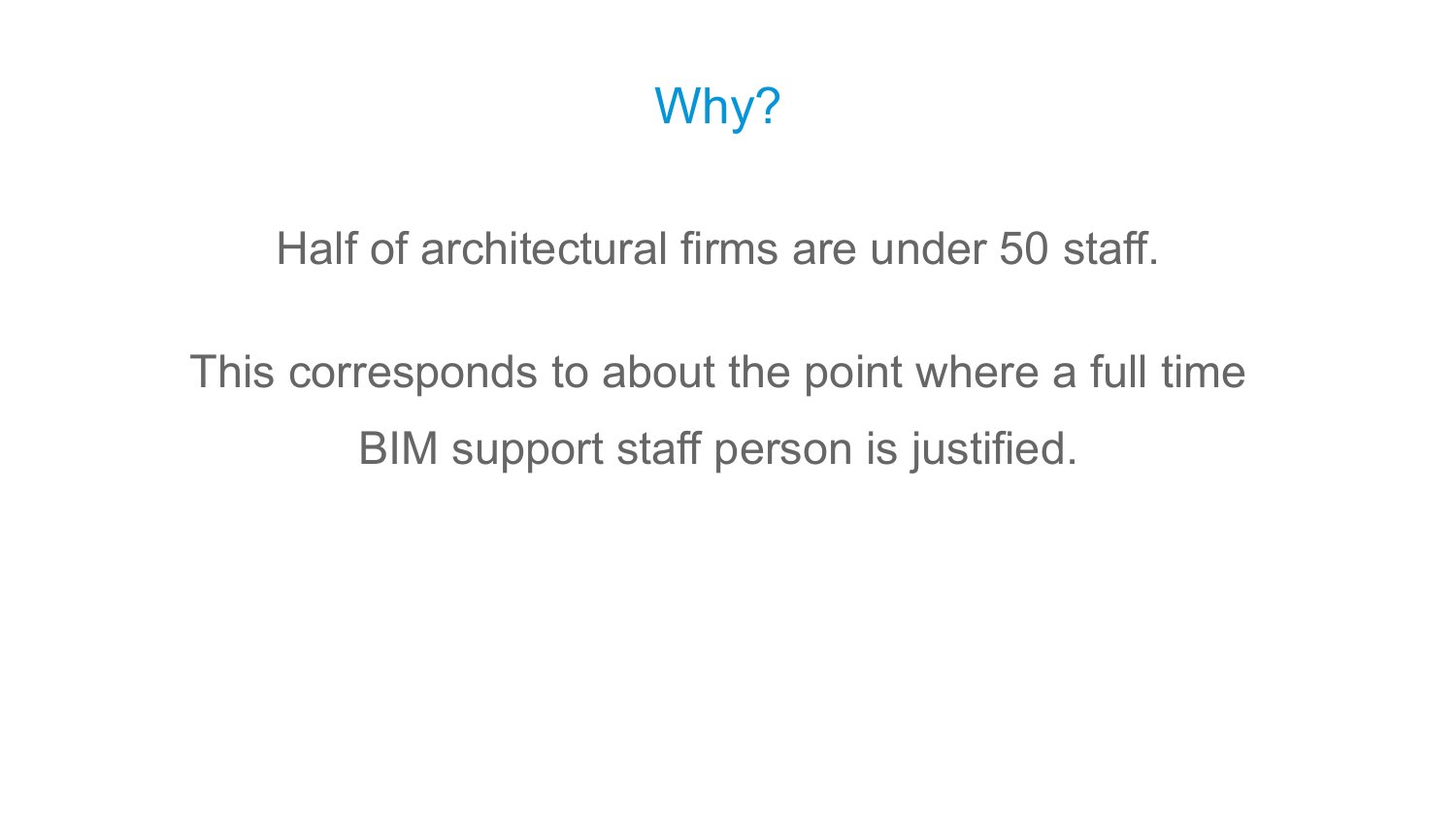

- Half of architectural firms are under 50 staff.
- This corresponds to about the point where a full time BIM support staff person is justified.

- How does that change our practice?
	- It changes BIM Management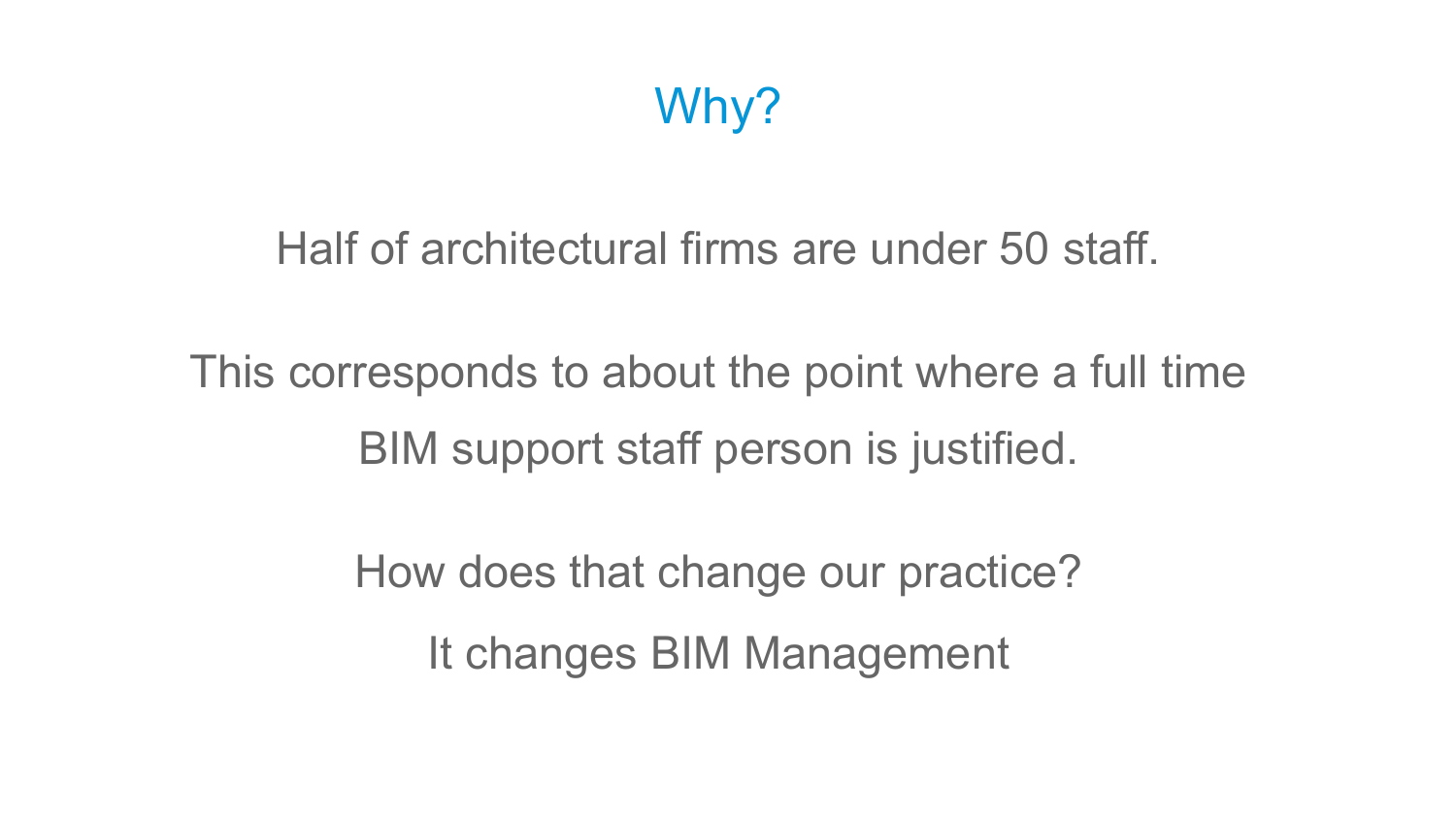- •Workflow management across variously sized teams
	- o studios, project teams same as small offices?
	- o downtime between projects for staff
- •Non-billable tasks
	- o partially non-billable position?
	- o non-billabe work gets ignored
	- o Respect for position
- Management support? Backing?

#### **General**

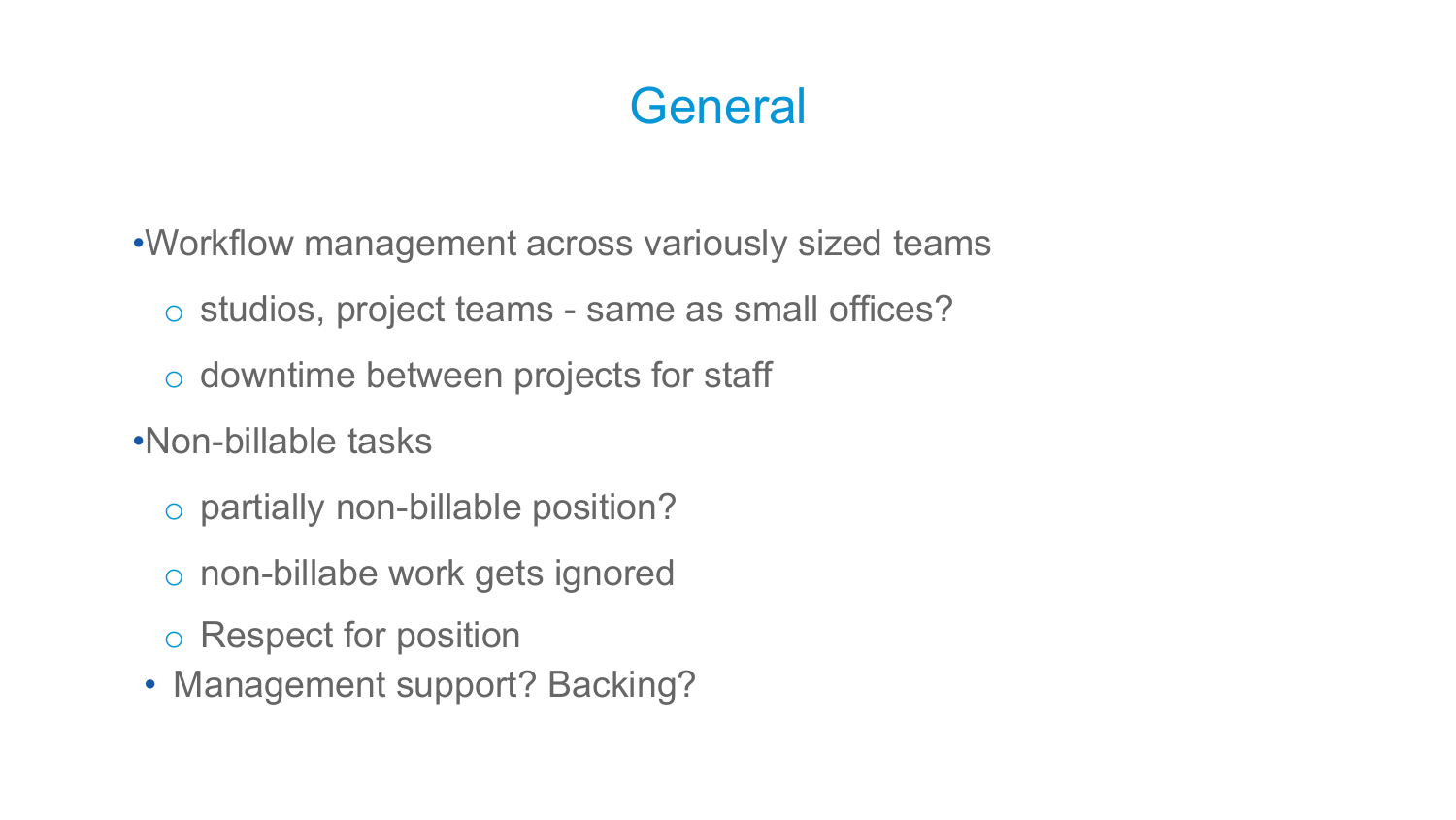## Cool Things

#### •Impacts and practicality of custom tool development o time - billable or not?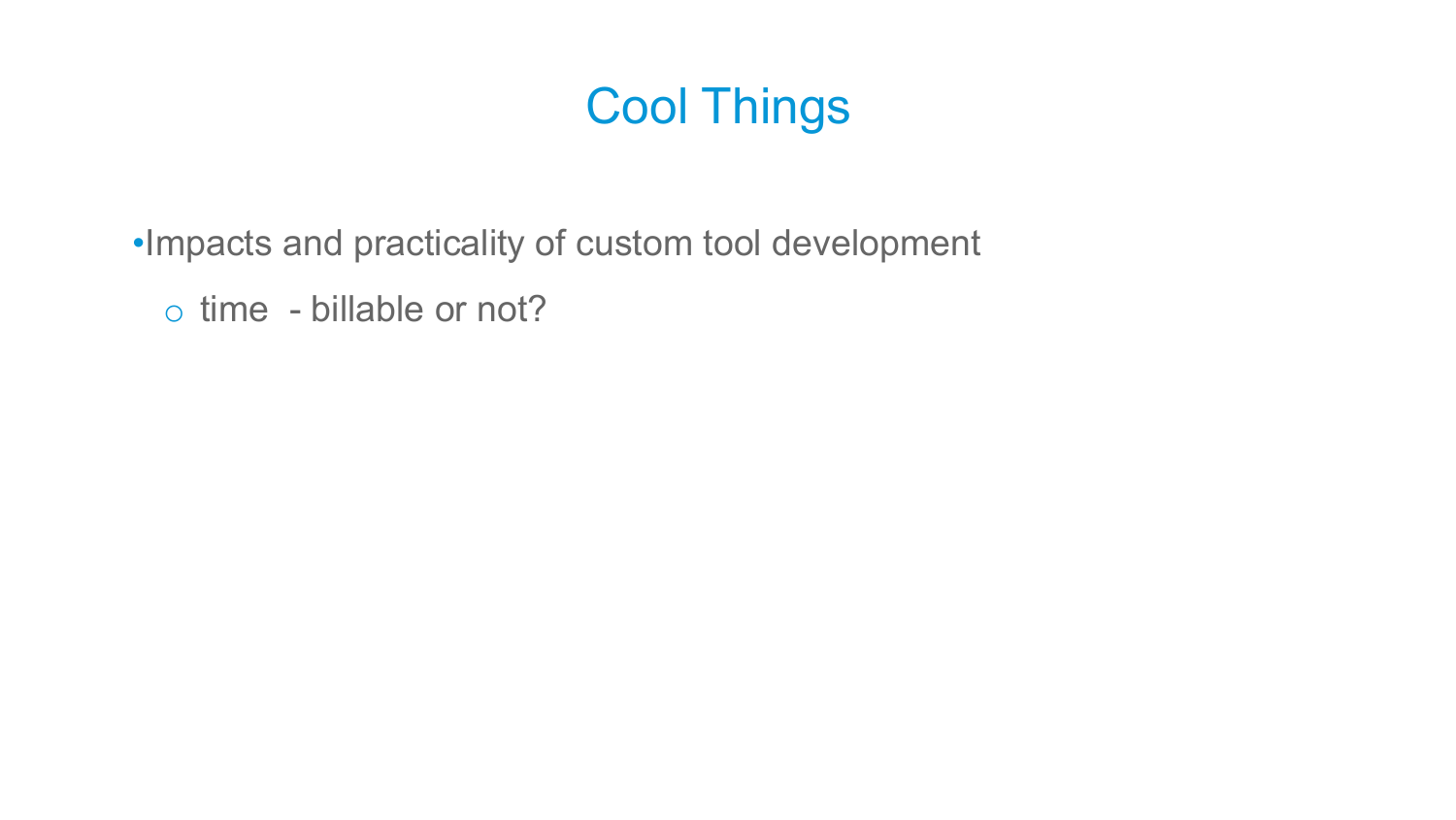

#### •Benefits and constraints of not having a full time non-billable design support staff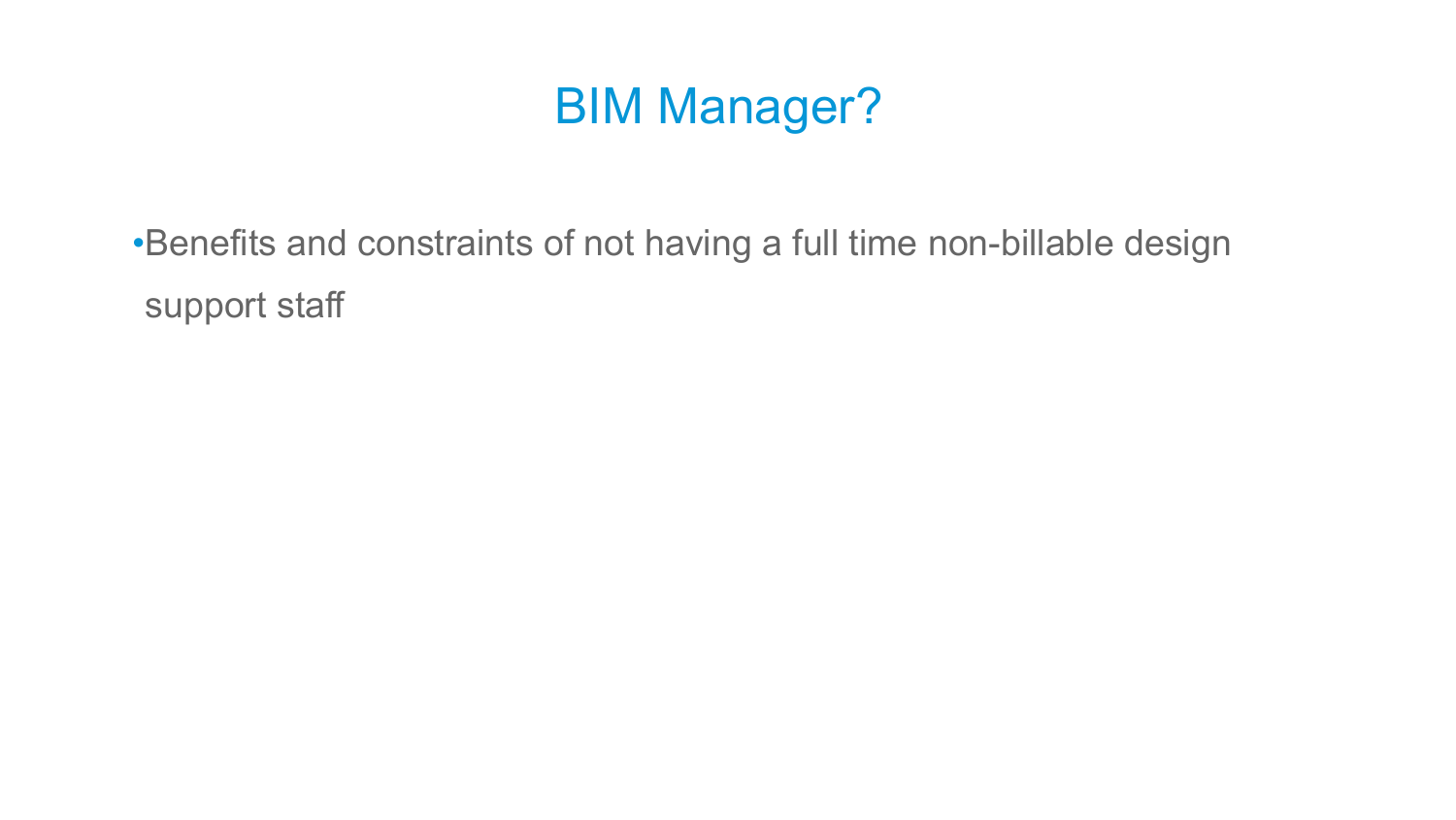#### Add-ins and Software

•Third party software as an ROI o Are floating licenses useful for more than 1-2 seats? o Fixed seats useful for occasional use?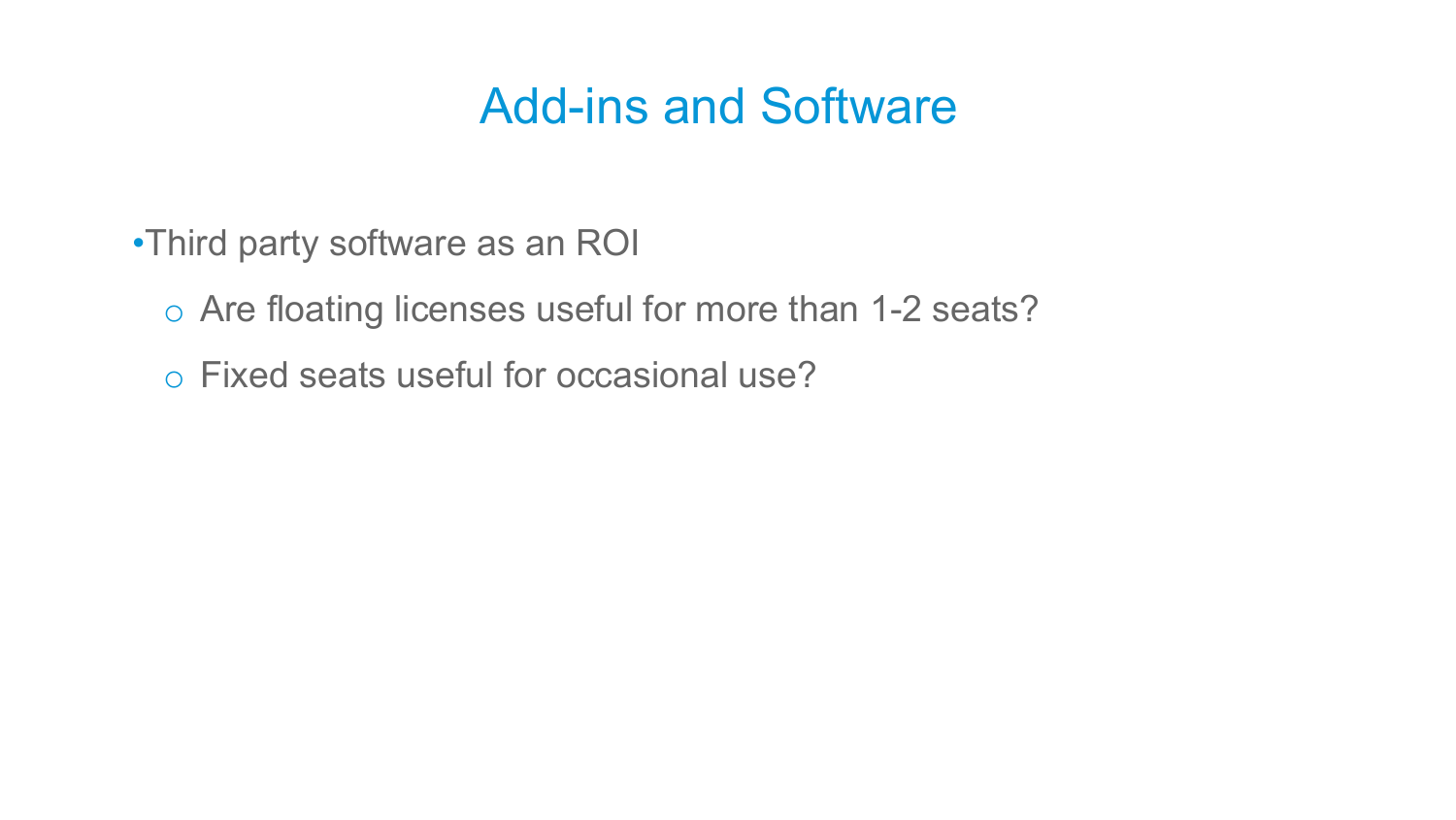#### Talk more!

#### Michael Freiert POPE ARCHITECTS

#### Robert Beckerbauer Jr J... **PLANNING O DESIGN**

mfreiert@popearch.com

bbeckerbauer@rdgusa.com